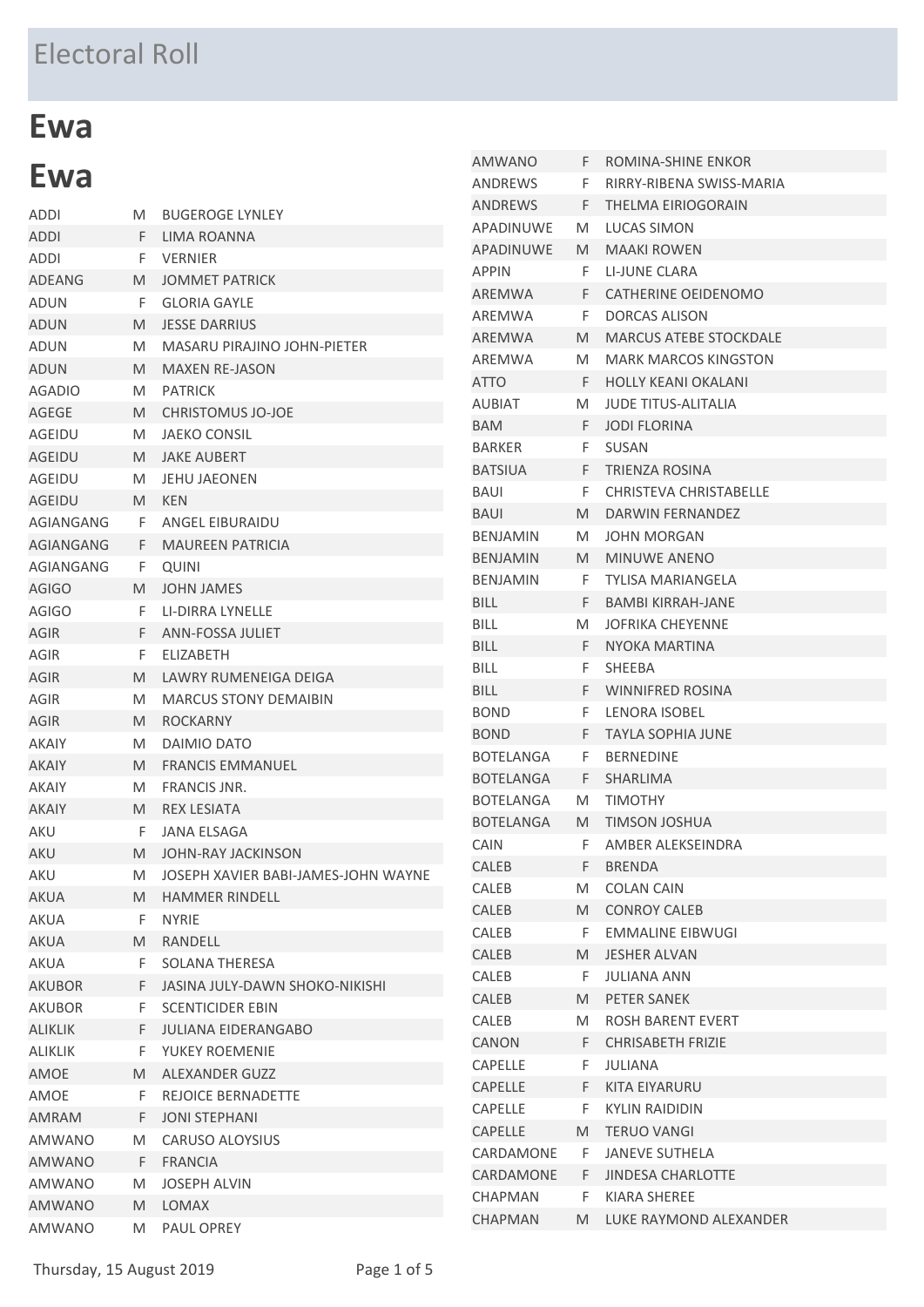| <b>CHAPMAN</b>    | F  | MICHELLE SHEEVAUN                                      | <b>DEIRERAGEA</b> | M  | ROBBY JOSEPH                           |
|-------------------|----|--------------------------------------------------------|-------------------|----|----------------------------------------|
| <b>DABUAE</b>     |    | F AYLA JENELLA<br>RUBE EIGIRIANANG<br>DEIRERAGEA<br>F. |                   |    |                                        |
| <b>DABUAE</b>     | F. | PHOEBE-MILLS TIA                                       | DEIRERAGEA        | M  | VICTORIOUS-DEIMWAN                     |
| <b>DABWIDO</b>    | M  | <b>BENJAMIN SPARKLE</b>                                | <b>DEIRERAGEA</b> | M  | VINCENTE KURETA                        |
| <b>DABWIDO</b>    | F. | ELIZABETH EIDIYEDA EIMWIDIOW                           | <b>DEIRERAGEA</b> | M  | <b>ZEBULON</b>                         |
| <b>DABWIDO</b>    | M. | JOHANNES DEMODU                                        | <b>DEIYE</b>      |    | F SHARINA MONIQUE                      |
| <b>DABWIDO</b>    | F. | MAR-TA WOODWORTH-ETTA                                  | <b>DEKARUBE</b>   | F  | <b>BENICKO BERNADETTE</b>              |
| <b>DABWIDO</b>    | M  | <b>WILTHAN WALTON</b>                                  | <b>DEKARUBE</b>   | F. | <b>LORETTA</b>                         |
| <b>DAGAGIO</b>    | M  | DOMINIC JOSHUA                                         | <b>DEKURO</b>     | M  | <b>CARLSTON CLARSON TOMMY</b>          |
| <b>DAGAGIO</b>    | F. | FOGASEUGA                                              | <b>DEKURO</b>     |    | F EMOIY                                |
| <b>DAGAGIO</b>    | M  | <b>FRISCO EZEKIEL</b>                                  | <b>DEMAUNA</b>    | F  | EDNA                                   |
| <b>DAGAGIO</b>    | M  | KARMICHAEL CRISCO                                      | <b>DEMAUNA</b>    | M  | ROCKY JOHN                             |
| <b>DAGAGIO</b>    | F. | YANNY LYN EIBUTINA ALICE                               | DEMAUNGA          |    | F ILLANNA MEAGAN-MARIE                 |
|                   |    | EIMAGINBUGA MARIA MAGARITA                             | <b>DENUGA</b>     |    | F GAYNOR CLAUDIA                       |
|                   |    | LAVENDER                                               | <b>DEPAUNE</b>    | F  | ROSALINA ANN                           |
| <b>DAGEAGO</b>    | M. | <b>CHA DOUGLAS</b>                                     | <b>DETABENE</b>   | F. | <b>LOVITA KATHLEEN</b>                 |
| <b>DAGIARO</b>    | M  | EZEKIEL                                                | <b>DETABOUW</b>   | F. | LUCY                                   |
| <b>DAGIARO</b>    | M. | <b>LIEBON EIDIN</b>                                    | <b>DIEMA</b>      | F  | <b>CONSY</b>                           |
| <b>DAME</b>       | F. | JULIANA                                                | <b>DIEMA</b>      | M  | <b>CHRISKI BERNARD</b>                 |
| DAME              | F. | LIVINA INGIREN                                         | <b>DIEMA</b>      | M  | <b>ERNEST APED</b>                     |
| DAME              | M  | PREVIN DARRO                                           | <b>DIEMA</b>      | F  | <b>MARY EPHEMIAH</b>                   |
| DANNANG           | M. | O'KIEV DOBANDOSS                                       | <b>DOGIREIY</b>   | M  | <b>RIENONG</b>                         |
| <b>DEDIYA</b>     | F. | AMARANTHA RUTH                                         | <b>DONGOBIR</b>   | M  | <b>JOHN-CLEMENT</b>                    |
| <b>DEDIYA</b>     | M. | <b>BEVAN BURORO BERNARD</b>                            | <b>DUBURIYA</b>   | M  | <b>BRAGON TARO-EONGEN</b>              |
| <b>DEDIYA</b>     | M  | DESTER VICTORY HUTCHINSON CRACKER                      | <b>DUBURIYA</b>   | F. | <b>CHERISH EITIR EIBUOBWE</b>          |
|                   |    | <b>SPIROS ARION DABUGIN</b>                            | <b>DUBURIYA</b>   | F. | <b>CHRISTENE MEREVEN</b>               |
| <b>DEDIYA</b>     | M  | <b>FRANCIS ASAEILI</b>                                 | <b>DUBURIYA</b>   | F  | <b>EAWE FREELY</b>                     |
| <b>DEDIYA</b>     | F. | <b>JORITA MARGARETTE</b>                               | <b>DUBURIYA</b>   | M  | <b>FREDRICK ALBERTSON PEREZ JULIAN</b> |
| <b>DEDIYA</b>     |    | F JULIETTE CALAMITY-JANE                               |                   |    | <b>GAGO</b>                            |
| <b>DEGIA</b>      | F. | RAVINIA VINNIE                                         | <b>DUBURIYA</b>   |    | M FREDRICO JASON DESMOND               |
| <b>DEINGOA</b>    | F. | MERIBA EIJUGUBA RADINKA                                | <b>DUBURIYA</b>   | F  | <b>JANELLE TEVILLA</b>                 |
| <b>DEIRANAUW</b>  |    | F ALICE MARAE                                          | <b>DUBURIYA</b>   | M  | <b>SHANE CRESWELL</b>                  |
| DEIRANAUW         | M  | <b>CLYDE JOHANNES</b>                                  | <b>EDWARD</b>     | M. | <b>B.J. UALE</b>                       |
| <b>DEIRANAUW</b>  | M  | <b>DREXLER LIMEN</b>                                   | EDWARD            | M  | DJ                                     |
| DEIRANAUW         | F. | LILMA SHANTI                                           | <b>EDWARD</b>     | M  | <b>KANUTE DILLON</b>                   |
| DEIRANAUW         | M  | <b>RODETANG</b>                                        | EDWARD            | F. | KENDRA EANGEIT                         |
| DEIRANAUW         | M. | <b>VAIULI ANDREW</b>                                   | EDWARD            |    | F TENDER UPIC MARSKI                   |
| <b>DEIRERAGEA</b> | M  | ADIOUN ALFONSE                                         | EOE               | F. | <b>NAOMI</b>                           |
| <b>DEIRERAGEA</b> | M. | AROSE KIRAN                                            | <b>EPHRAIM</b>    | M  | <b>GALAHAD VEE CALVERT</b>             |
| DEIRERAGEA        | M  | <b>BATAAN</b>                                          | ESAU              |    | F UTAH COLLEEN                         |
| <b>DEIRERAGEA</b> | M  | <b>BEIYOUN ALONZO</b>                                  | <b>FRITZ</b>      |    | F AGATHA JADE NADIRA AMARYLLIS         |
| DEIRERAGEA        | M  | <b>BOBBY PETER</b>                                     |                   |    | <b>DANIELLE</b>                        |
| <b>DEIRERAGEA</b> | M. | <b>GABOR GABRIEL DEINDEBAGAROA</b>                     | <b>FRITZ</b>      | M  | <b>CALLUM ABEDEBE</b>                  |
| DEIRERAGEA        | M  | <b>GAD BEN</b>                                         | <b>FRITZ</b>      | M  | EZEKIEL                                |
| <b>DEIRERAGEA</b> |    | F JANICE                                               | <b>FRITZ</b>      | M  | <b>EZRA ESELI</b>                      |
| DEIRERAGEA        | M. | JOB JOSEPH                                             | <b>FRITZ</b>      |    | M GABRIEL AGIAYAIY                     |
| DEIRERAGEA        |    | F JO-EMMA ALISON EIMADOWE                              | <b>FRITZ</b>      | F. | HAYLEY EIBAGARADUN                     |
| DEIRERAGEA        | F. | LEAH THEMITRA                                          | <b>FRITZ</b>      | M  | <b>ISAAC</b>                           |
| <b>DEIRERAGEA</b> | F. | <b>MAJONA</b>                                          | <b>FRITZ</b>      | F. | JADE WILMENA                           |
| DEIRERAGEA        | F. | <b>MEDA ROSE MARY</b>                                  | <b>FRITZ</b>      |    | F JANA DIANDRA                         |
| DEIRERAGEA        | F. | <b>MERCY</b>                                           | <b>FRITZ</b>      | M  | <b>JOHN VAISEVA</b>                    |
| DEIRERAGEA        | M  | NATHANIEL ADAM                                         | <b>FRITZ</b>      | M  | <b>JOSEPH BISHOP</b>                   |
| DEIRERAGEA        | M  | OLIVIA                                                 |                   |    | <b>JULIAN TEVAKI</b>                   |
|                   |    |                                                        | <b>FRITZ</b>      | M  |                                        |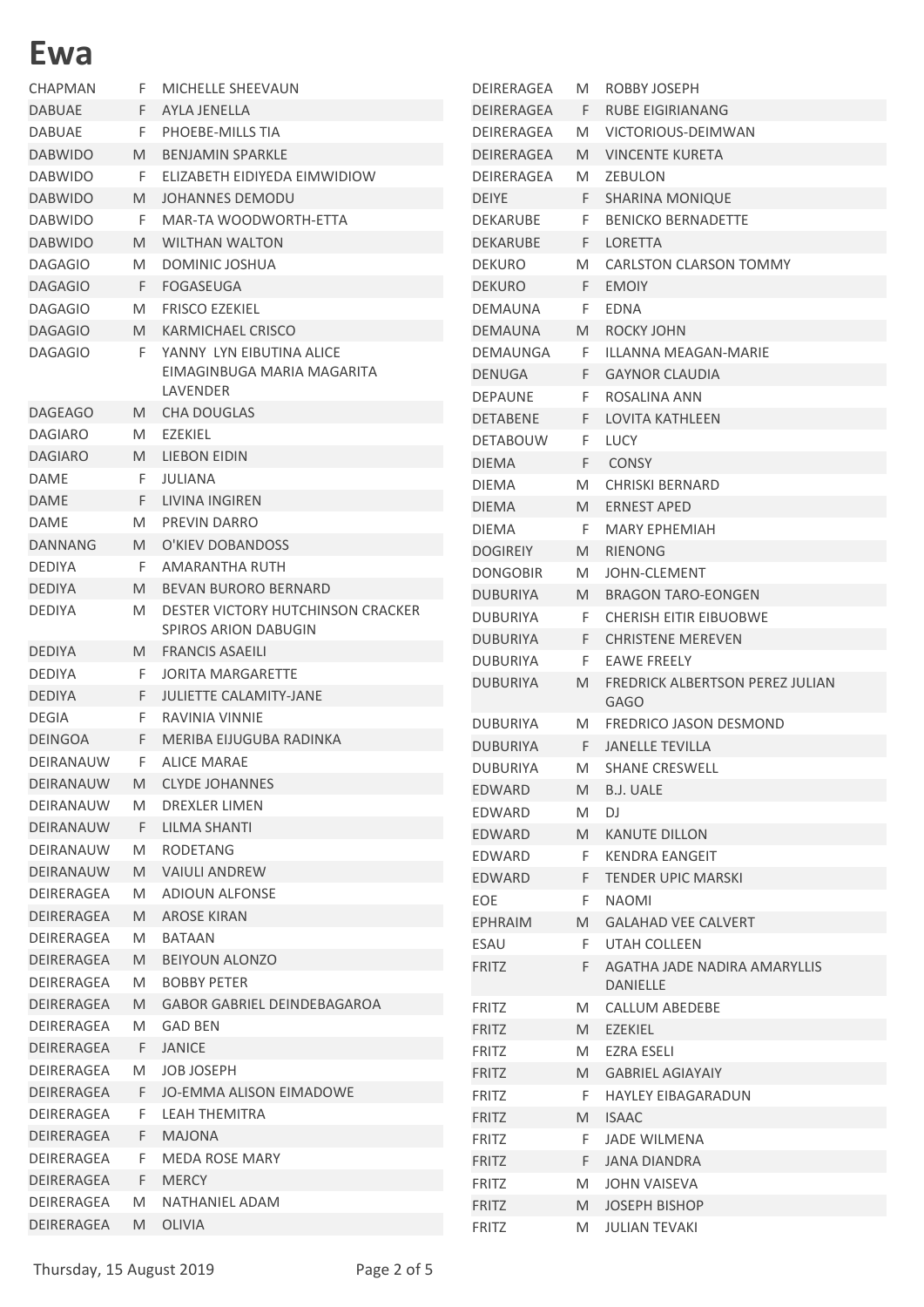| <b>FRITZ</b>     |    | F MARY PETAL                                                | <b>INATIO</b>   | M  | <b>JOHANESS BORAIA</b>           |
|------------------|----|-------------------------------------------------------------|-----------------|----|----------------------------------|
| <b>FRITZ</b>     | F. | <b>JEREMIAH</b><br>MARY THIANA<br>F.<br>LYRIC PRUDENCE      |                 |    |                                  |
| <b>FRITZ</b>     | M  | <b>KAM</b><br>ANGEL<br><b>MAX DAGAGIABIO</b><br>F.          |                 |    |                                  |
| <b>FRITZ</b>     | M  | MIGHTY-JOE-YOUNG INZER<br>KAM.<br><b>BRANLEN BAIWO</b><br>M |                 |    |                                  |
| <b>FRITZ</b>     | F. | NAZALIA ANJELIKA<br><b>KAM</b><br><b>DANDINA</b><br>F.      |                 |    |                                  |
| <b>FRITZ</b>     | M. | NICHOLAS TSINE<br>KAM.<br>MIKE DAVITT<br>M                  |                 |    |                                  |
| <b>FRITZ</b>     | F. | <b>QUINLYN FRITZIE EMWIEBEN</b>                             | <b>KAM</b>      | M  | SYLVAGNI JEID                    |
| <b>FRITZ</b>     | M  | RIOLI DAVID                                                 | KAM.            | M  | YONSI BURARUWE TOAEO RHYS EZY    |
| <b>FRITZ</b>     |    | F RUTH EIGIDIOA                                             | <b>KAMEATU</b>  | M  | CHRISTOPHER ARIRI                |
| <b>FRITZ</b>     | M  | SHEMROCK DAVID                                              | <b>KAMORIKI</b> | M  | <b>BAINUD MORRISON</b>           |
| <b>FRITZ</b>     | M. | XAVIER VAILOPA                                              | <b>KAMORIKI</b> |    | F CLAIRE                         |
| GADOENGIN        |    | F ASENES                                                    | <b>KEKE</b>     | F. | <b>FLEUR SHANDY</b>              |
| GADOENGIN        |    | F FAIMAFILI MAIANA                                          | <b>KELLY</b>    |    | F PEGGY                          |
| <b>GADOENGIN</b> | M. | <b>GALLION KAZRON</b>                                       | <b>KEPAE</b>    | F. | ROXY-ANNA EITURU                 |
| <b>GADOENGIN</b> | M. | <b>GLENN ELMANO</b>                                         | <b>KOEPKE</b>   | M. | WALTER EMMAUS SHEPHERD FREIDRICH |
| GADOENGIN        | F. | KANA ELLE                                                   | <b>KUN</b>      | F. | <b>MINNE MONITA</b>              |
| GADOENGIN        | M. | STALLON                                                     | <b>KUN</b>      | M  | PAUL GALAHAD                     |
| <b>GARABWAN</b>  |    | F LORIANNA FREYOKA                                          | <b>KUN</b>      | M  | REKE                             |
| <b>GAROA</b>     |    | F JANE EIDUGABWIT                                           | LAAN            | F. | LAISA                            |
| <b>GAUBIDI</b>   | M  | <b>CHRISTIAN PAT</b>                                        | <b>MAAKI</b>    | M  | <b>CONAK KEVIN</b>               |
| <b>GIOUBA</b>    |    | <b>F</b> MELANIE BEAU-NIECE                                 | MAAKI           | M  | <b>DEMODOG PATRICK</b>           |
| <b>GOBURE</b>    | F. | <b>CENTEL SARAH</b>                                         | MAAKI           | M  | JERICKSON JENESON CLINT BELMONDO |
| <b>GOBURE</b>    |    | F EIDIDIOMAINA TRISHA                                       | MAAKI           | F. | KATHY EGAMEIY EGATON             |
| GRUNDLER         |    | F EPAPHRAS JOS-ANNA ELOMITA                                 | <b>MAAKI</b>    | F. | <b>ROSETTE</b>                   |
| <b>GRUNDLER</b>  |    | F SNOW MAGDALENA                                            | MAAKI           |    | F ZELDA EAMONIE                  |
| <b>HARRIS</b>    | F. | GRETA                                                       | <b>MCKAY</b>    | F. | <b>HENRIETTA EIDIO</b>           |
| <b>HEDMON</b>    |    | F ANGELA                                                    | <b>MENKE</b>    | F. | APRIL EIJOGOMAIY                 |
| <b>HEDMON</b>    |    | M LANGFORD LUI-DE-MONTFORT                                  | <b>MUASAU</b>   | M  | <b>ADOLPH BLAINE</b>             |
| <b>HEDMON</b>    | F. | LI-ONAH                                                     | <b>MUASAU</b>   |    | F ANELLA BLAIR                   |
| <b>HEDMON</b>    | M  | RONNEL DAMIEN                                               | <b>MUASAU</b>   | F. | ANNETT BENITA                    |
| <b>HEINRICH</b>  | M  | ANDREADRIS ADMADA                                           | NAMADUK         |    | M ABAITE JOHN-PAUL               |
| <b>HEINRICH</b>  |    | M ANTONIUS                                                  | NAMADUK         |    | F AIMEE DIANNE                   |
| <b>HERMAN</b>    | M  | ROBERICK DAVIDSON                                           | <b>NAMADUK</b>  | M  | <b>ANSL ALAN</b>                 |
| IKA              | M  | ABURE DEIGENBANOA                                           | NAMADUK         | M  | <b>BRONSON LACKLAN</b>           |
| IKA              |    | F ALEXSANDRA MILLIE-MILINA                                  | NAMADUK         | M  | <b>COREY GAIMIMERE</b>           |
| IKA              | M  | ANTHONY                                                     | NAMADUK         | M  | DANIEL ANTHONY                   |
| IKA              | M  | DANIEL DETUWANA                                             | <b>NAMADUK</b>  | M  | <b>DESI-DERIO ASHLEY</b>         |
| IKA              | F. | ELIZABETH                                                   | NAMADUK         | F. | ETENDA ELSARAH                   |
| IKA              |    | F GEMINI LIZANNE DARUBENIGA                                 | <b>NAMADUK</b>  | F. | <b>FLORENCE ANNE</b>             |
| IKA              | F. | <b>HELENE IRENEA</b>                                        | <b>NAMADUK</b>  | F. | <b>FRANCINE LOUISE</b>           |
| IKA              | M  | <b>IGNATIUS ROBINSON</b>                                    | NAMADUK         | M  | <b>INATIO CIDRO</b>              |
| IKA              |    | F ILISAPELI                                                 | NAMADUK         | F. | JANICE CATHERINE                 |
| IKA              |    | F IMA BARBARA-LEE ENUIDA                                    | NAMADUK         | F  | <b>KRISTA VERONICA</b>           |
| IKA              | F. | <b>INDEVE IRONA</b>                                         | NAMADUK         | M  | KUDAMAN ALOYUSIS                 |
| IKA              | M  | LAWRENCE DETSINGANGA                                        | <b>NAMADUK</b>  | F  | <b>MANGOENA VICTORIA</b>         |
| IKA              | M  | MAIRER THASMAN                                              | NAMADUK         | M  | MICHAEL KIRIWANTON               |
| IKA              | M  | <b>PAULINUS GAROUW</b>                                      | <b>NAMADUK</b>  | M  | PETER JESS RINE                  |
| IKA              | M  | RAYMOND OAYEREN                                             | NAMADUK         | F. | PIRIANO GERALDINE                |
| IKA              | M  | ROMUALD KIKI                                                | <b>NAMADUK</b>  | M  | PITA NAMADUK                     |
| IKA              | M  | ROMULUS BODRICK                                             | NAMADUK         | M  | SAUL                             |
| IKA              | M  | RUE-CHEN FABIAN BUCKY                                       | NAMADUK         | F. | SHANDI EUMERALLA                 |
| IKA              | M  | TIMOTHY JOHN                                                | NAMADUK         | F. | SHERA SOKALYNA                   |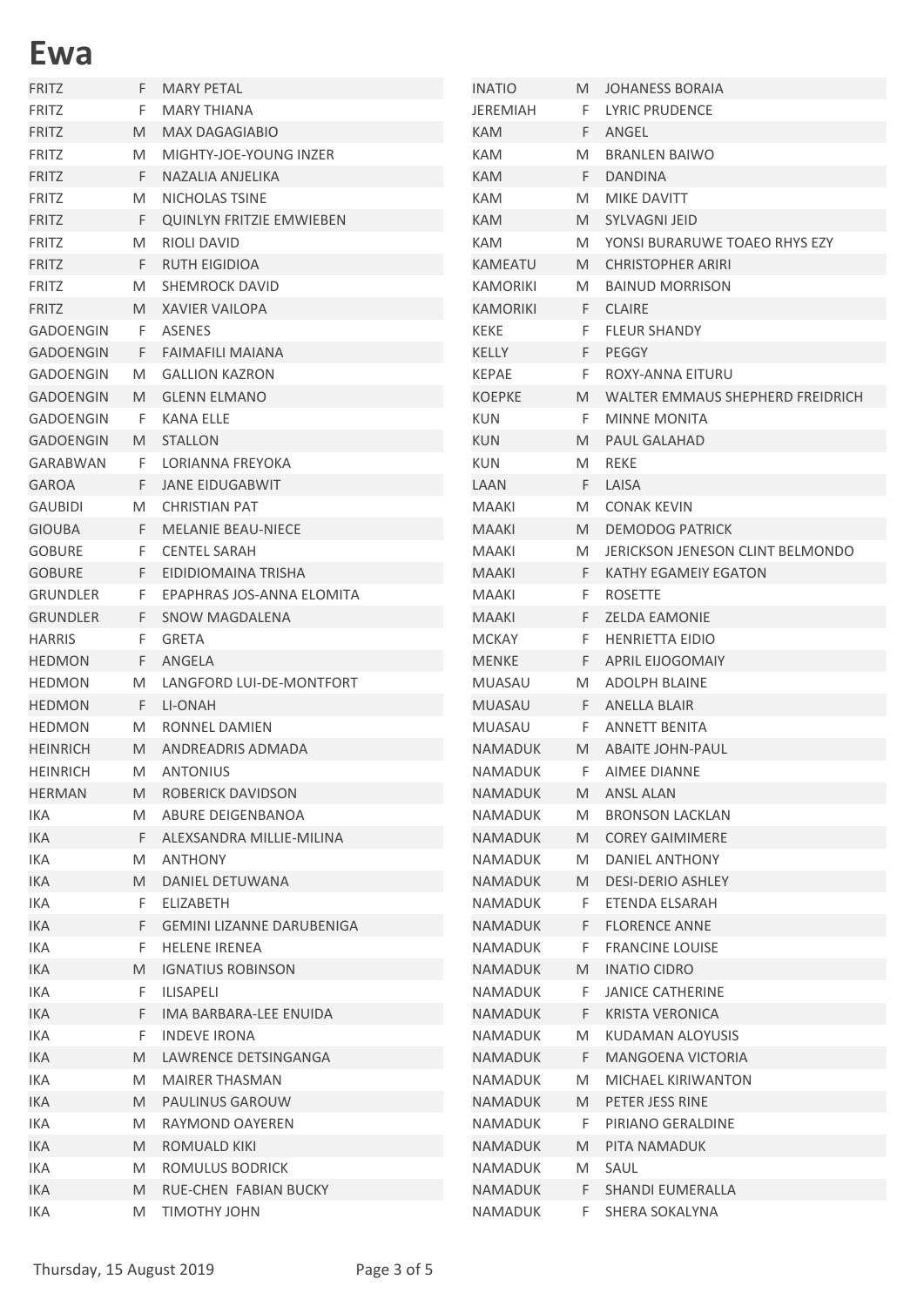| <b>NAMADUK</b>     | M. | <b>SYD JACKSON</b>                                                     | <b>SCOTTY</b>   | M                                   | CAMILLO                       |
|--------------------|----|------------------------------------------------------------------------|-----------------|-------------------------------------|-------------------------------|
| NAMADUK            | M  | THADEUS WILLIAM-WALLACE<br><b>SCOTTY</b>                               |                 | M                                   | <b>CARMICHAEL FABIAN</b>      |
| NAMADUK            | M  | CASHMAEL BEDEOLI-JAVECA<br><b>XAVIER SARTORI</b><br><b>SCOTTY</b><br>M |                 |                                     |                               |
| <b>NATANO</b>      | M  | EDDIE FAILAMA                                                          | <b>SCOTTY</b>   | M                                   | <b>DETOWOUN</b>               |
| <b>NATANO</b>      | M  | <b>FALLON EM-JAY</b><br><b>FEBROSE EMOTENA</b><br><b>SCOTTY</b><br>F.  |                 |                                     |                               |
| <b>NATANO</b>      | F. | VALENI<br><b>SCOTTY</b><br>M                                           |                 | <b>GOLIATH OLLIMAC BRENDAN TONY</b> |                               |
| <b>NIKI</b>        |    | F ELIZABETH YVICKY                                                     | <b>SCOTTY</b>   |                                     | F JANDINA                     |
| <b>NOTTE</b>       | M. | INCA JUNIA                                                             | <b>SCOTTY</b>   | F.                                  | JANE-LYN JASIRA               |
| <b>NOTTE</b>       |    | F JOSEPHINE                                                            | <b>SCOTTY</b>   | M                                   | JASON ASTA-LA-VISTA           |
| <b>NOTTE</b>       | F. | RACHEL DOLLY                                                           | <b>SCOTTY</b>   | M                                   | JON-PAUL MICHAEL              |
| <b>OLSSON</b>      |    | F MONIQUE                                                              | <b>SCOTTY</b>   |                                     | <b>MARIA ROSEBIRA</b>         |
| <b>OPPENHEIME</b>  | F. | CHANTEL JULISSA                                                        | <b>SCOTTY</b>   | F.                                  | PRISCILLA LILY TASHA          |
| <b>OPPENHEIME</b>  | M. | <b>CHRISTIAN DESMOND KONA</b>                                          | <b>SCOTTY</b>   | M                                   | <b>TIMOTHY TIMPSON</b>        |
| <b>OPPENHEIME</b>  | M  | DESMOND ALEXANDER KENNETH                                              | <b>SCOTTY</b>   | M                                   | <b>VEE-JAY JACKROSS</b>       |
| <b>OPPENHEIMEI</b> | M  | <b>ISAAC JOHN YOSHIRO</b>                                              | <b>STEPHEN</b>  | M                                   | ALFONSO DETARODOK             |
| <b>OPPENHEIMEI</b> | M  | KENNETH ALEXANDER                                                      | <b>STEPHEN</b>  | F.                                  | AMANDA ELSIE IBOGI            |
| <b>OPPENHEIMEI</b> | M. | LOCHEY SEAN JACK-DAIMON MARCUS                                         | <b>STEPHEN</b>  | M                                   | CHRISTOPHER AROEBEC           |
| <b>OPPENHEIME</b>  | F. | <b>PAULINE SUZANNE</b>                                                 | <b>STEPHEN</b>  | F.                                  | EIDEA MARIANA                 |
| <b>OPPENHEIMEI</b> |    | M SEAN RICHARD PLUNKETT                                                | <b>STEPHEN</b>  |                                     | M ERNEST GISEPHRI             |
| <b>OPPENHEIMEI</b> | F. | SOPHIE GADANTIERE                                                      | <b>STEPHEN</b>  | M                                   | <b>GAIUS VALIANT</b>          |
| <b>OSCAR</b>       | F. | ANGELINE EKABWIT                                                       | <b>STEPHEN</b>  | M                                   | <b>GERBANDEL GREGORY</b>      |
| <b>OSCAR</b>       | M  | <b>GRAEME MATHEW</b>                                                   | <b>STEPHEN</b>  | F.                                  | GLORINDA NEMINA               |
| <b>OSCAR</b>       | F. | KAWINA EINATUNG                                                        | <b>STEPHEN</b>  |                                     | M GREGORY DABUGIN ADONIS      |
| <b>OSCAR</b>       | M  | <b>KURT</b>                                                            | <b>STEPHEN</b>  | F.                                  | LORI EIGINOYA                 |
| <b>OSCAR</b>       |    | F RANGAUA EIGORUNG                                                     | <b>STEPHEN</b>  |                                     | M MARCUS AJEMADA              |
| <b>OSCAR</b>       |    | F THELMANDY ERIANO                                                     | <b>STEPHEN</b>  | F.                                  | MAROUSSIA JAZZ ASHIANA VESTAL |
| O'SULLIVAN         | F. | ANGELIQUE CHARLOTTE MAMANNAH                                           | <b>STEPHEN</b>  | M                                   | MICHAEL-TRYCE CHRISTOPHER     |
| O'SULLIVAN         | M. | NESTA BRETT                                                            | <b>STEPHEN</b>  | M                                   | O'SHAE                        |
| O'SULLIVAN         | F. | <b>WANEITA PERLE</b>                                                   | <b>STEPHEN</b>  |                                     | F PEARLINA DEMEBIN            |
| <b>PAYE</b>        | F. | <b>MARCIA MARSHA</b>                                                   | <b>STEPHEN</b>  | F.                                  | PHILOMENA                     |
| <b>PENANI</b>      | M. | RICHARD TITI EDWARD                                                    | <b>STEPHEN</b>  | M                                   | <b>RAINES TABUKIN</b>         |
| PEO                | F. | KENIA NISSA                                                            | TAGAMOUN        |                                     | M EOTERO GEORGE               |
| PEO                |    | M SITIVENI VINDELL                                                     | <b>TAGAMOUN</b> |                                     | M ERIC JAN BOY                |
| PHILLIP            |    | F ALICE JOANNA                                                         | TAGAMOUN        | M                                   | JAME LOZENRE                  |
| <b>PHILLIP</b>     | F. | ANNA KERESARARETA                                                      | <b>TAGAMOUN</b> | M                                   | KAZANDY JAMIE                 |
| PHILLIP            | M  | JOHN NATERA                                                            | TAGAMOUN        | F.                                  | LYDIA SUFFADE                 |
| <b>PICKERING</b>   | M. | <b>BENJAMIN</b>                                                        | <b>TAGAMOUN</b> |                                     | F ROSIE LORENA                |
| QUADINA            | M  | <b>AWIYI NAMRON</b>                                                    | TALEKA          |                                     | F ATITERA                     |
| REWERU             |    | F NOELLA MORIA                                                         | TALEKA          | M                                   | JOHN KAMEA                    |
| <b>RIMMER</b>      | F. | KAUAI MARGRETA                                                         | TALEKA          | M                                   | LUCIAN MERLIN                 |
| <b>RINO</b>        |    | F NANDA TRISALA EIGADENOW                                              | TALEKA          |                                     | F VERONICA EMIKA              |
| <b>RODIBEN</b>     | F. | DELINA                                                                 | <b>TAMAKIN</b>  | F.                                  | SHILO DAWN GADABWE            |
| <b>RODIBEN</b>     | M  | <b>IBAN</b>                                                            | <b>TAMAKIN</b>  |                                     | M WESS HARRY DEDUGU           |
| <b>RODIBEN</b>     | M  | <b>IMIDA DON-RICKO</b>                                                 | TANNANG         |                                     | F CECILIA                     |
| <b>RODIBEN</b>     |    | F IREE                                                                 | <b>TANNANG</b>  | M                                   | <b>GEORGE ROTA</b>            |
| <b>RODIBEN</b>     | M  | <b>JOSEPH</b>                                                          | <b>TANNANG</b>  | M                                   | WISDOM NANTOKANA MICHAEL      |
| <b>RODIBEN</b>     | M  | <b>MARK LAGEO</b>                                                      | <b>TATUM</b>    |                                     | F JEMIMA JESMA-ROSE           |
| SAM                | M  | KARL                                                                   | <b>TATUM</b>    | F.                                  | MIGAIL                        |
| SAM                | F. | KINA RUTH ZAIRE                                                        | <b>TATUM</b>    | M                                   | RUDOLF                        |
| SAMSON             | F. | <b>ANAZALE ROSE-ARIEL</b>                                              | <b>TATUM</b>    | M                                   | <b>RYJIK MAWURIN</b>          |
| <b>SCOTTY</b>      | M  | <b>BERNARD MICHA</b>                                                   | <b>TATUM</b>    | M                                   | WISE GUYLE                    |
| <b>SCOTTY</b>      | M  | <b>BOXER DEDIDOUW</b>                                                  | TEALEI          |                                     | F YVETTE CHRISTINA            |
|                    |    |                                                                        |                 |                                     |                               |